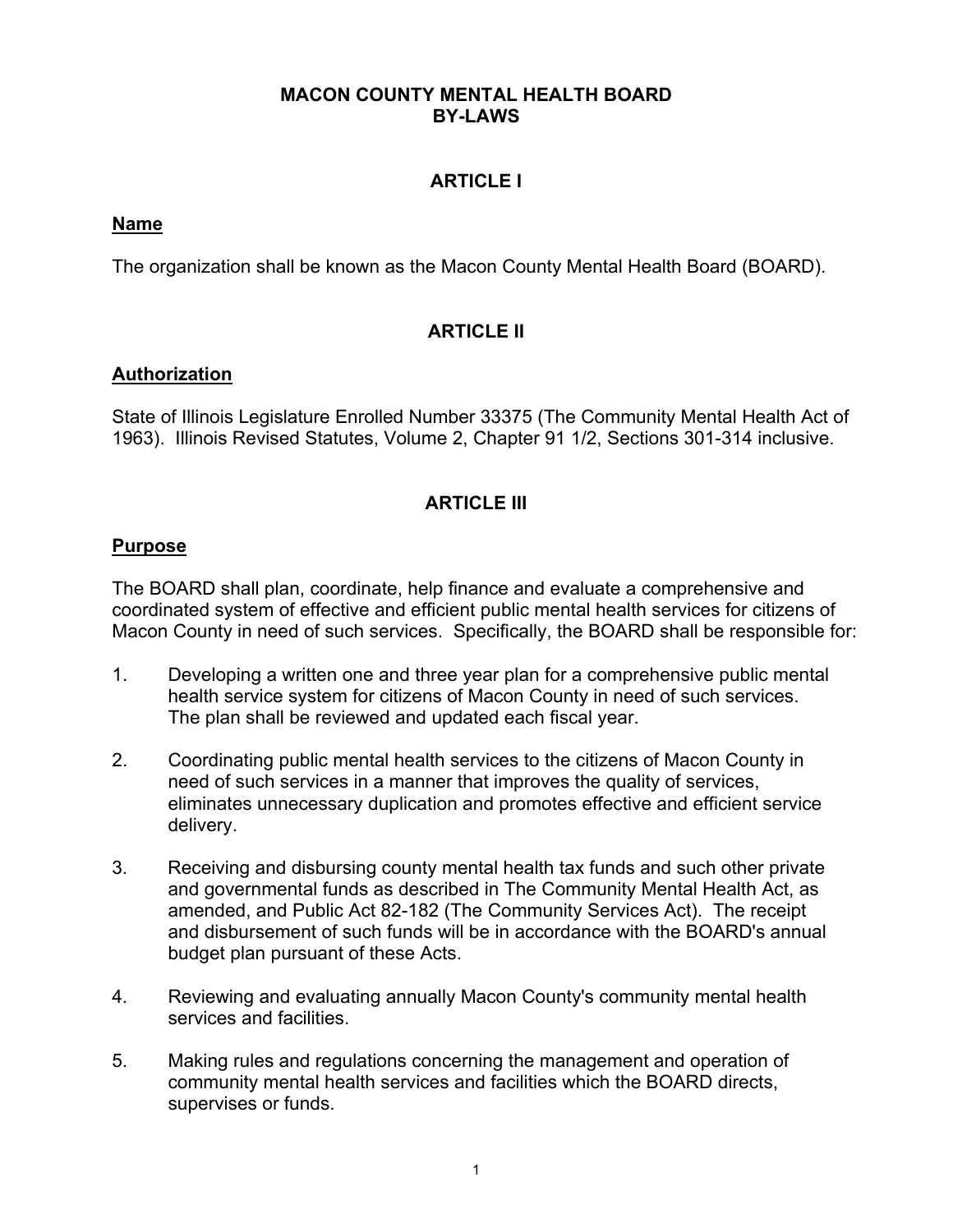- 6. Consulting with appropriate private service providers and public mental health service agencies, such as the Illinois Department of Mental Health and Developmental Disabilities and the Department of Alcohol and Substance Abuse to develop plans for an effective, efficient, comprehensive and coordinated mental health service system for the residents of Macon County.
- 7. Reviewing and commenting on all applications for public funds by any person, corporation or governmental unit located within the geographic area of the BOARD for public mental health services.
- 8. Advocating for increased public awareness of the need for effective and efficient quality public mental health services for the citizens of Macon County in need of such services.
- 9. Performing such other acts as may be necessary or proper to carry out the purposes of the Community Mental Health Act, as amended and the Community Mental Health Act, as amended, and the Community Services Act.

# **ARTICLE IV**

# **Members and Functions of the Board**

### SECTION I - Representation

The BOARD shall be a nine-member BOARD appointed by the Macon County Board in accordance with Section 303(a) of the Community Mental Health Act, as amended.

### SECTION II - Tenure of BOARD Members

The term of office of each member of the BOARD shall be for four years, provided, however, that of the members first appointed, four shall be appointed for a term of two years, two for a term of three years and three for a term of four years. All terms shall be measured from the first day of the fiscal year of appointment. Vacancies shall be filled for the unexpired term in the same manner as original appointments.

### SECTION III - Manner of Acting

The act of a majority of the BOARD, provided that a quorum of five members is present, shall constitute an action of the BOARD, except that six or more members must vote in the affirmative for a petition for a mental health tax levy to the County of Macon. Board committees may act only when 50% or more of its members are present. This shall constitute a quorum.

#### SECTION IV – Meetings

Regular meetings of the BOARD shall be held on the third Thursday of every other month beginning in February of the calendar year at 5:30pm at the BOARD's office at 141 South Main Street, Suite 601, unless voting item(s) necessitate a meeting in a normally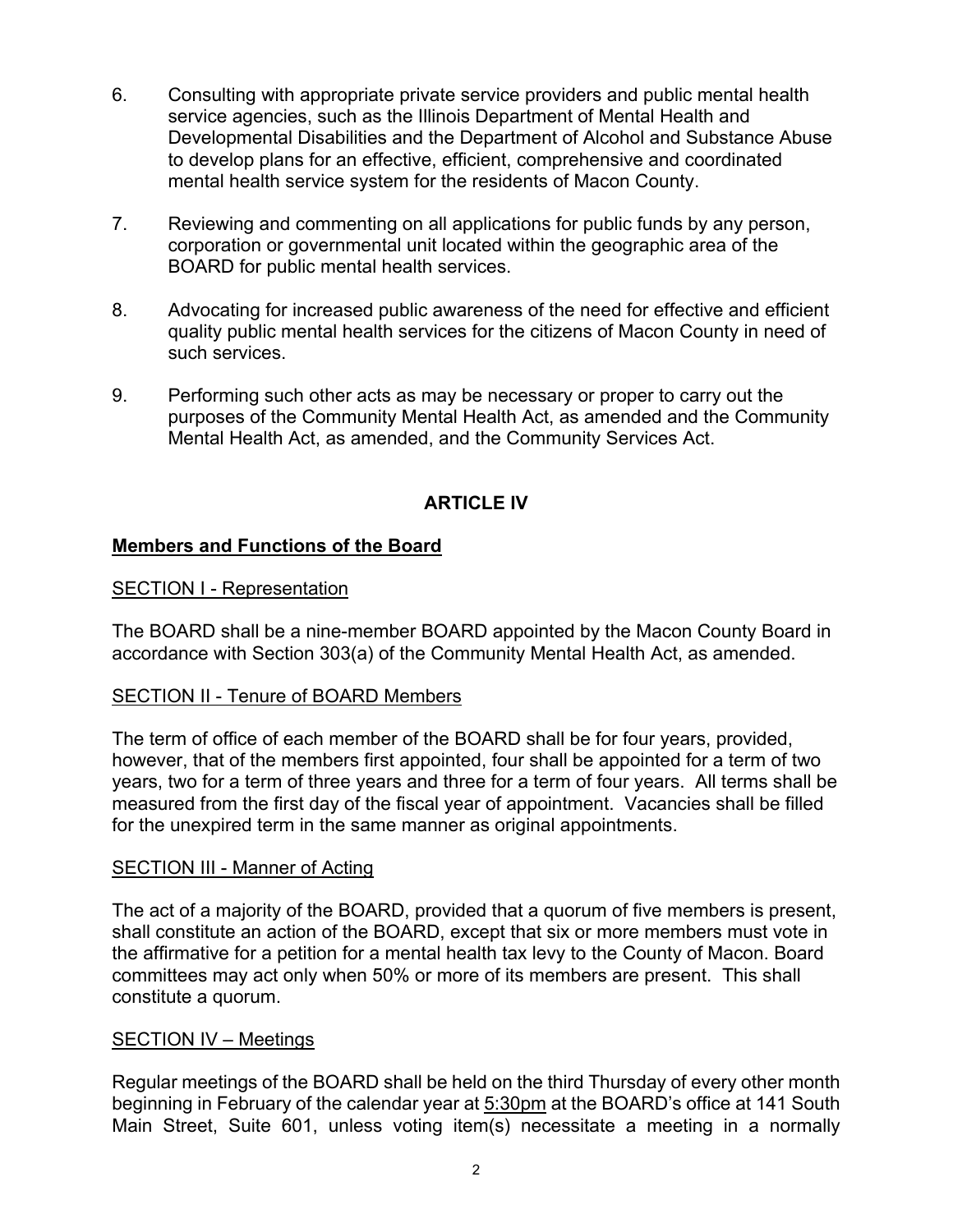unscheduled month or otherwise changed by the President. Special BOARD meetings shall be called by the President or upon a written request signed by at least two members and filed with the President. A Board member may attend a meeting by telephone or video conference if a quorum of the members is physically present, and a majority of the Board agrees to allow a member to attend by telephone or video conference due to a personal illness or disability or family or other emergency. All meetings will be open to the public and public notices will be given in accordance with the Illinois Open Meetings Act.

# **ARTICLE V**

# **Officers**

## SECTION I - Officers and Their Election

- 1. The officers of the BOARD shall include a president, vice-president, secretary and treasurer.
- 2. The officers shall be elected annually at the June meeting and assume office July 1. Officers shall not be permitted to serve in the same office for more than four consecutive years.

## SECTION II - Duties of the President

- 1. Preside at all meetings and conduct them in accordance with these by-laws.
- 2. Appoint committees including a Budget & Finance Committee, Policy committee and Nominating Committee.
- 3. May appoint Non-Board members to BOARD committees as long as BOARD members constitute a majority of the Committee.
- 4. Encourage reasonable discussion and put all motions to the decision of the members.
- 5. Consider objections and points of order and resolve them as set forth by Roberts Rules of Order.

### SECTION III - Duties of the Vice-President

In the absence of the President, the Vice-President shall assume the duties of the President.

### SECTION IV - Duties of the Secretary

The Secretary shall serve as secretary to the Executive Committee. Also, in the absence of the President and Vice-President, the Secretary shall assume the duties of the President.